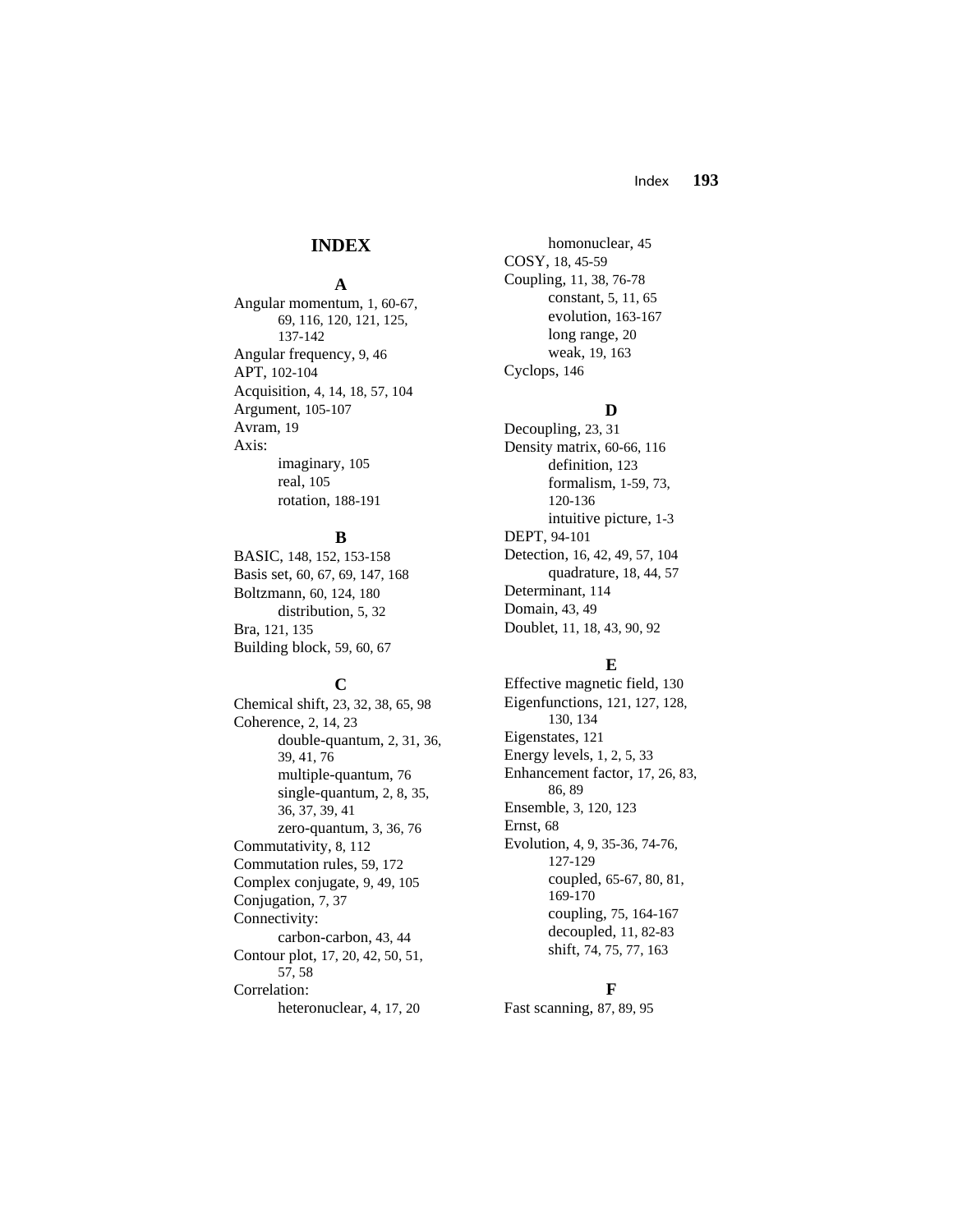### **194** Index

Frame: laboratory, 11, 129 rotating, 9, 11, 15, 129 Fourier transform, 16, 17, 59

### **G**

Gyromagnetic ratio, 1, 182

#### **H**

Hamiltonian, 116, 129 Hardware, 59, 162 Hermitian matrix, 8, 48, 116, 125 HETCOR, 69 DM treatment, 4-30, 174-179 PO tratment, 80-83 of CH  $_2$  and CH  $_3$  , 83-86

## **I**

Imaginary unit, 105 Imbalance, 25 INADEQUATE, 31-44, 59, 145 INEPT, 87-93, 94

# **K**

Ket, 2, 121

## **L**

Label, 74 change, 11, 23, 38 fast/slow, 11, 22, 23, 38 Larmor frequency, 5, 101

#### **M**

Magnetic moment, 1, 120 Magnetic qantum number, 2, 35, 62 Magnetization, 3, 18, 33, 120, 123-126 components, 3, 21, 25, 85 180-182 equilibrium, 41 longitudinal, 23, 25, 41

 transverse, 16, 22, 23, 41 observable, 4, 81 Magnitude calculation, 17, 58 Matrix, 121, 122 addition, 110 adjoint, 116 algebra, 109-116 derivative, 136 elements, 49, 59, 139 diagonal, 127 observable, 55 nondiagonal, 127 Hermitian, 8, 48, 116, 125 inversion, 112-114 multiplication, 110-111 postmultiplication, 8, 63 63 premultiplication, 8, 14, 63 trace, 15, 48, 126, 147 unit, 6, 61, 69, 70 Modulation, 25, 26, 29 amplitude, 16, 44, 49 phase, 44, 56, 57 Modulus, 105, 106 Multiplet, 18, 90, 93 formalism, 83, 88, 95, 184-187 ill-resolved, 58

#### **N**

Nenitzescu, 19, 20 Nonobservable terms (NOT), 81, 97, 183 Normalization, 6, 180

#### **O**

Observable, 14, 88 Operators: evolution, 6 rotation, 7, 10, 24, 34, 116, 133, 137-146, 161 Overlap, 20, 58